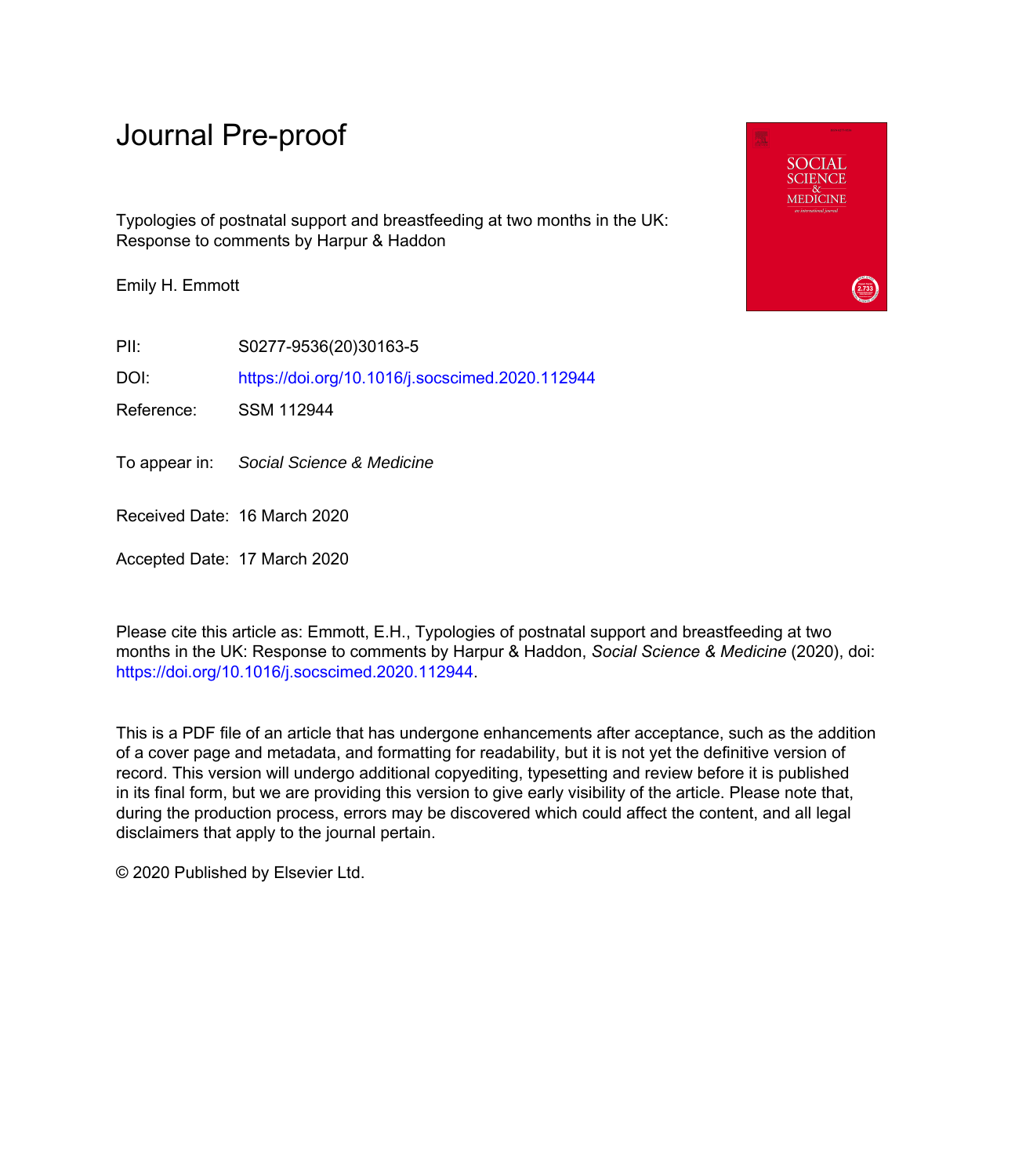**Title:** Typologies of postnatal support and breastfeeding at two months in the UK: Response to comments by Harpur & Haddon

### **Abstract**

We welcome the comments by Harpur & Haddon (2020) on our paper on the typologies of social support and its associations with breastfeeding at two months in a UK sample. We share their concerns around the under-acknowledged costs of breastfeeding, and the need for a truly familycentred approach to breastfeeding support. However, they are mistaken to assume we do not view breastfeeding problems as an important cost of breastfeeding: We explicitly comment on breastfeeding challenges within our paper, and such challenges are theoretically incorporated into the "costs of breastfeeding" following an evolutionary anthropological framework. They are also incorrect in their statement that we recommend breastfeeding promotion messages to wider family members. In fact, we outline in our manuscript that breastfeeding promotional messages can have negative consequences for mothers, and are unlikely to be supportive. What we do suggest is a family-centred approach that recognises that women interact with, and may be supported by, a wide range of individuals (including fathers and grandmothers); and the importance of taking a nuanced approach to support without assuming that all types of support necessarily leads to "more breastfeeding." We hope our response is useful in clarifying the key points of our paper.

**Key words:** Breastfeeding, infant feeding, maternal experience, social support, public health, United Kingdom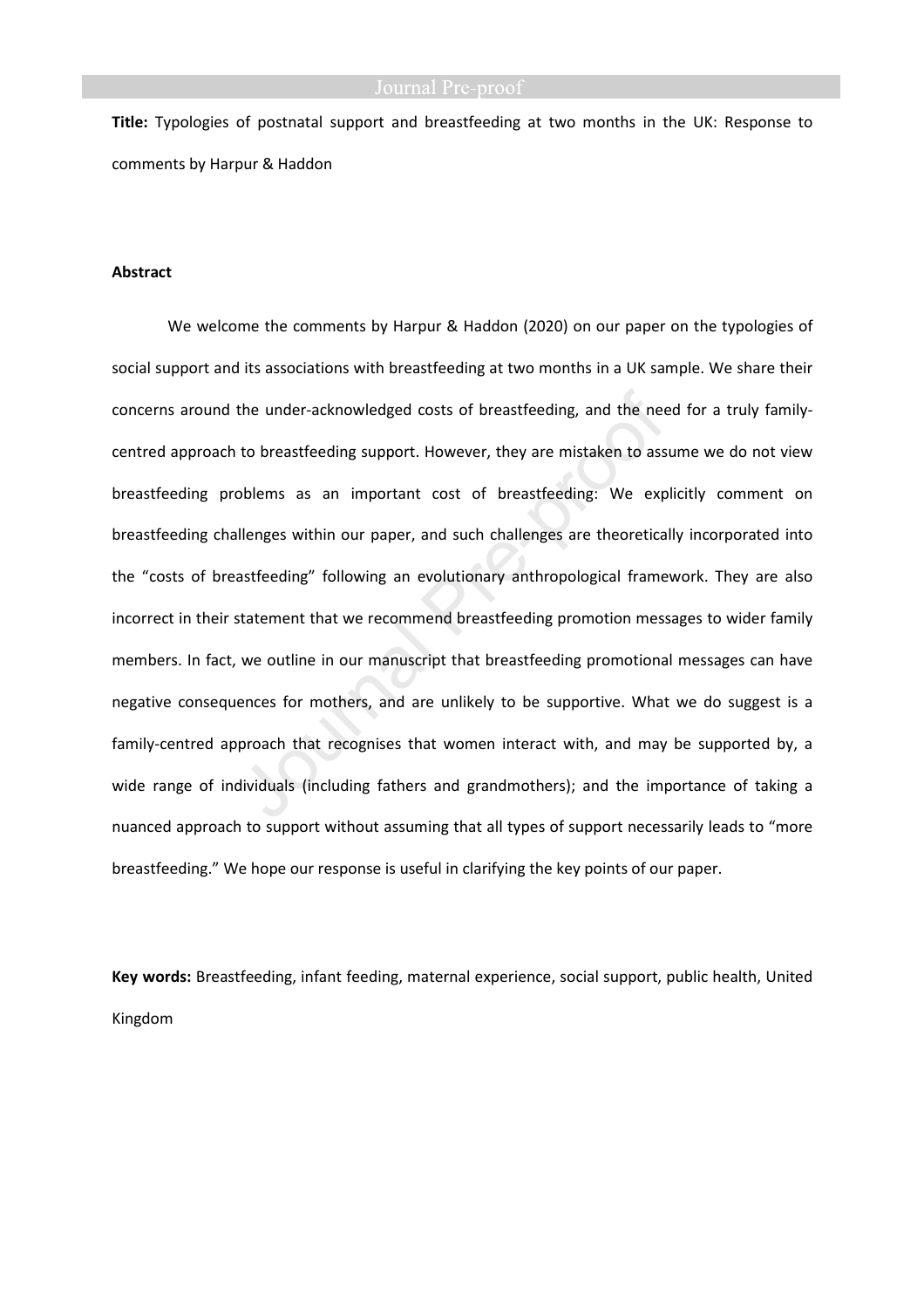## **Main Text**

We would like to thank Harpur & Haddon (2020) for their detailed response to our paper, including the elaboration of their own lived experience as participants of the survey. We welcome their call for the need to pay more consideration to the experiences of women who formula feed, either by choice or necessity, and the ways in which they too can be best supported. Indeed, this is an area we plan to explore going forward (e.g., see Myers, Page & Emmott, 2019 for analysis preregistration). We are also in strong agreement with Harpur & Haddon (2020) that breastfeeding is indeed a highly costly activity. As Harpur & Haddon (2020) acknowledge, we broadly outline some of these costs – including energetic and time costs. The specific costs we discuss draw on an evolutionary anthropological framework, which primarily focuses on the costs and benefits around time/energy allocation (Emmott & Page, 2019). While we did not explicitly specify breastfeeding problems as a cost, we do state "many women find breastfeeding challenging." These challenges of breastfeeding are conceptually incorporated into "total costs," as any problems that are encountered (and the consequent stress that is experienced), feeds into total breastfeeding effort, energetics and time allocation. For instance, regarding the physical costs of breastfeeding, mothers who face breastfeeding problems may devote significantly more time, energy and focus to the activity. This is likely to reduce their ability to invest in other activities and their own wellbeing meaning the cost of breastfeeding is significantly increased, relative to the benefits.

To clarify, we do not think breastfeeding problems are unimportant, reflected by how we refer to multiple research papers explicitly discussing these issues in our literature review. As acknowledged by Harpur & Haddon (2020), many women report that their experiences of breastfeeding problems (which, conceptually, increase the costs of breastfeeding) lead to breastfeeding cessation. Given their potential importance as a mechanism influencing breastfeeding cessation, we have in fact been working on further analyses exploring the relationship between breastfeeding problems and breastfeeding duration, and how this may be moderated by different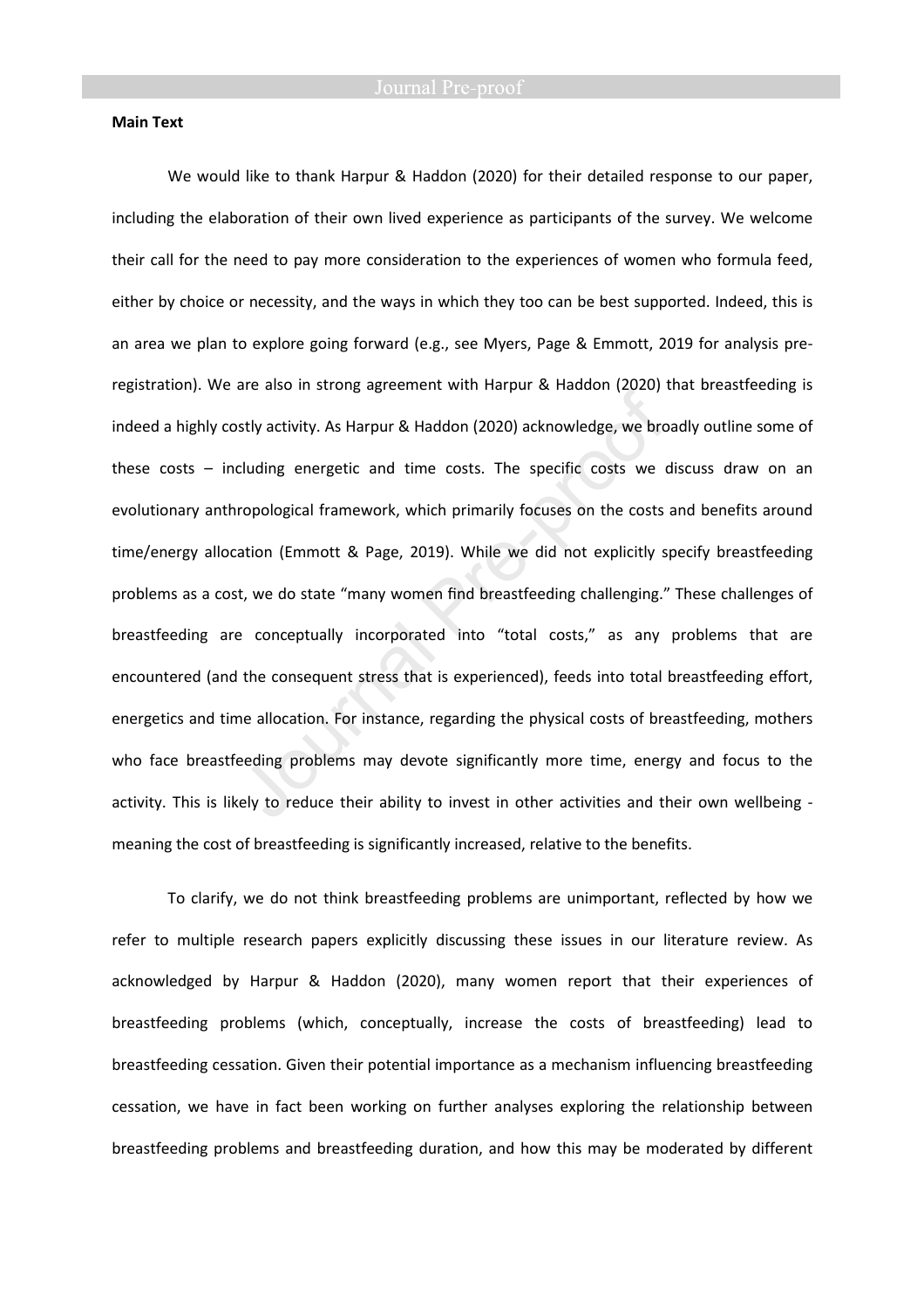types of social support (see Page, Emmott & Myers, 2020 for analysis pre-registration). In our survey, for mothers who reported ever breastfeeding, we asked about any problems they encountered with breastfeeding. In our raw data, of the 601 women who responded to these questions, the most common problems were sore, cracked or blistered nipples (69.7%; n=419), and problems with latching (55.7%; n=335). Only 5.3% (n=32) of participants reported that they did not experience any breastfeeding problems. While we request caution with interpretation as these are findings from our raw, unprocessed data, our preliminary findings suggest that *most* women experience breastfeeding problems. This is particularly notable given that the majority of women in our survey breastfed for longer than the UK average - implying that women who breastfeed for longer experience problems too, not just mothers who stop breastfeeding early.

Our preliminary findings suggest that some women continue to "feed through their problems," while others stop. Why is that? We agree with Harpur & Haddon (2020) that, as reviewed in the introduction of Emmott et al. (2020), part of the issue may be the promotion of breastfeeding as "natural" and "easy." This can create unrealistic expectations of breastfeeding, and this mismatch between reality and expectation may mean many women are not prepared for the challenges of breastfeeding (Williamson et al., 2012; Fox et al., 2015; Brown 2016), with negative implications for maternal mental health (Beck, 2002). Logically, for mothers to adequately tackle breastfeeding challenges, they need to know what problems to expect and how to resolve them effectively. We therefore agree with Harpur & Haddon (2020) that public health policies inadvertently encouraging withholding of accurate information, for example where health workers must not 'undermine breastfeeding by implying that it is inherently hard' (UNICEF, 2014, p.2; as cited in Harpur & Haddon, 2020), is unlikely to be a helpful approach. Rather, it reflects and reinforces medical paternalism with an assumption that mothers cannot be trusted to make the best decision for themselves, their child and their families.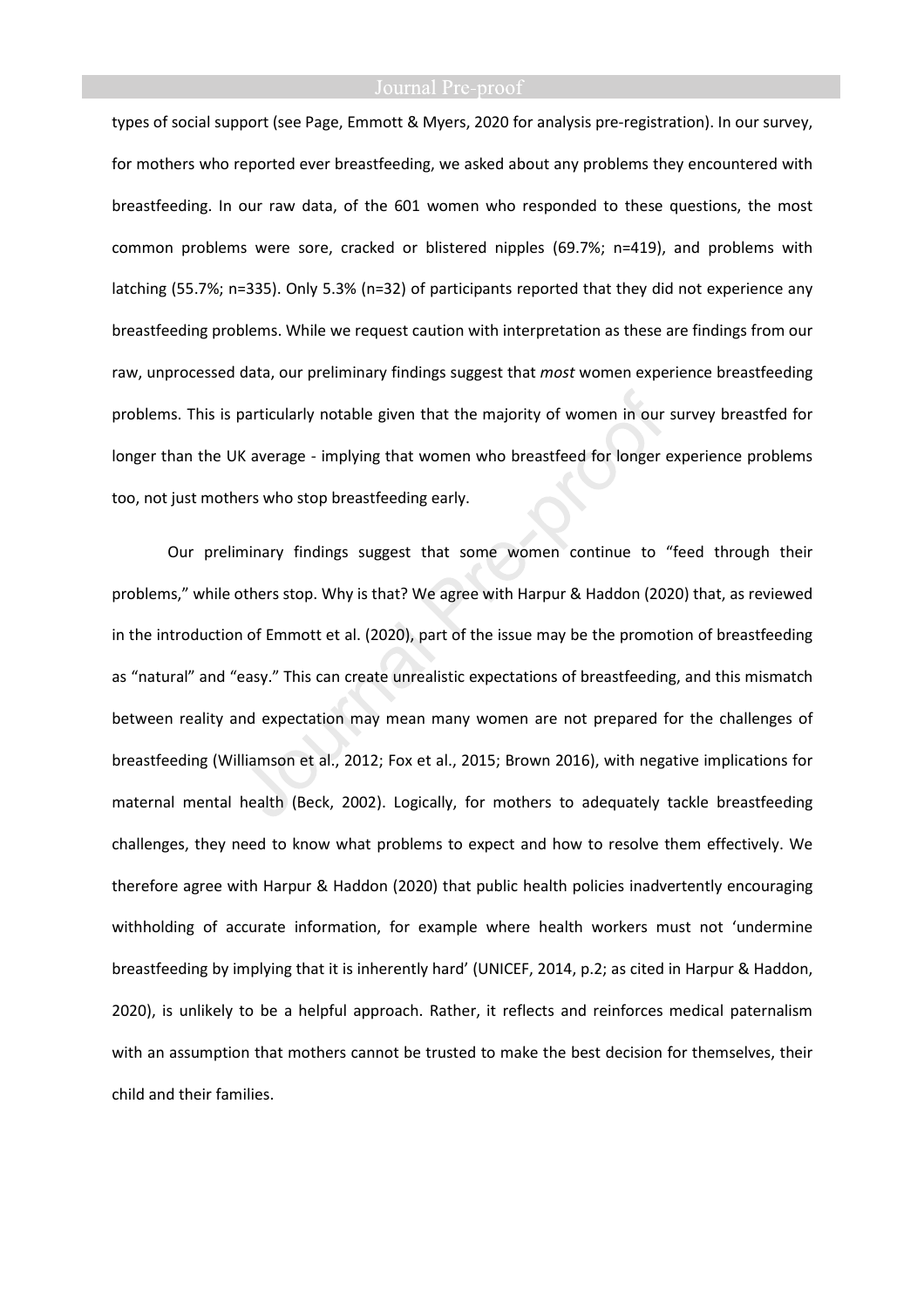In relation to this, we reiterate the importance of distinguishing and clearly conceptualising the different types of support around breastfeeding. In our paper, we discuss informational, practical and emotional support, which are all hypothesised to have different pathways to breastfeeding. In particular, regarding informational support, we note:

*"The positive association between informational support and breastfeeding is contingent on the information being accurate, useful and helpful: Studies suggest conflicting and inaccurate information can undermine breastfeeding. Further, mothers in England have reported receiving information which "pushed breastfeeding". Such dictative informational transfers have been perceived as unhelpful and even harmful by mothers, meaning information in itself is not necessarily supportive."* (Emmott et al., 2020, p.3)

Inaccurate information, including withholding information on the potential challenges of breastfeeding (and the costs and benefits of different infant feeding practices in general), are unlikely to be viewed as supportive once women begin breastfeeding. Rather, such information is perhaps better conceptualised as breastfeeding *promotion*, which is about normalising breastfeeding behaviours rather than supporting mothers *per se* (Emmott & Mace, 2015). As we outline in our paper, advice and information from professional sources have indeed been described as "unhelpful" by some mothers(Lamontagne, Hamelin and St-Pierre, 2008), including in our own sample (Emmott et al., 2020). Clearly, informational 'support' is not always supportive. We believe this is also reflected in the lived experience outlined in Harpur & Haddon (2020), exemplifying how practical and informational support from health professionals, if they predominantly focus on promoting exclusive breastfeeding without recognising costs, may not co-exist with emotional support. We are therefore encouraged by the changing direction of breastfeeding support in the UK, such as an increased emphasis on "providing personalised support which responds to individual need" (UNICEF UK, 2018) and recognising the "mistake of imagining that our internationally low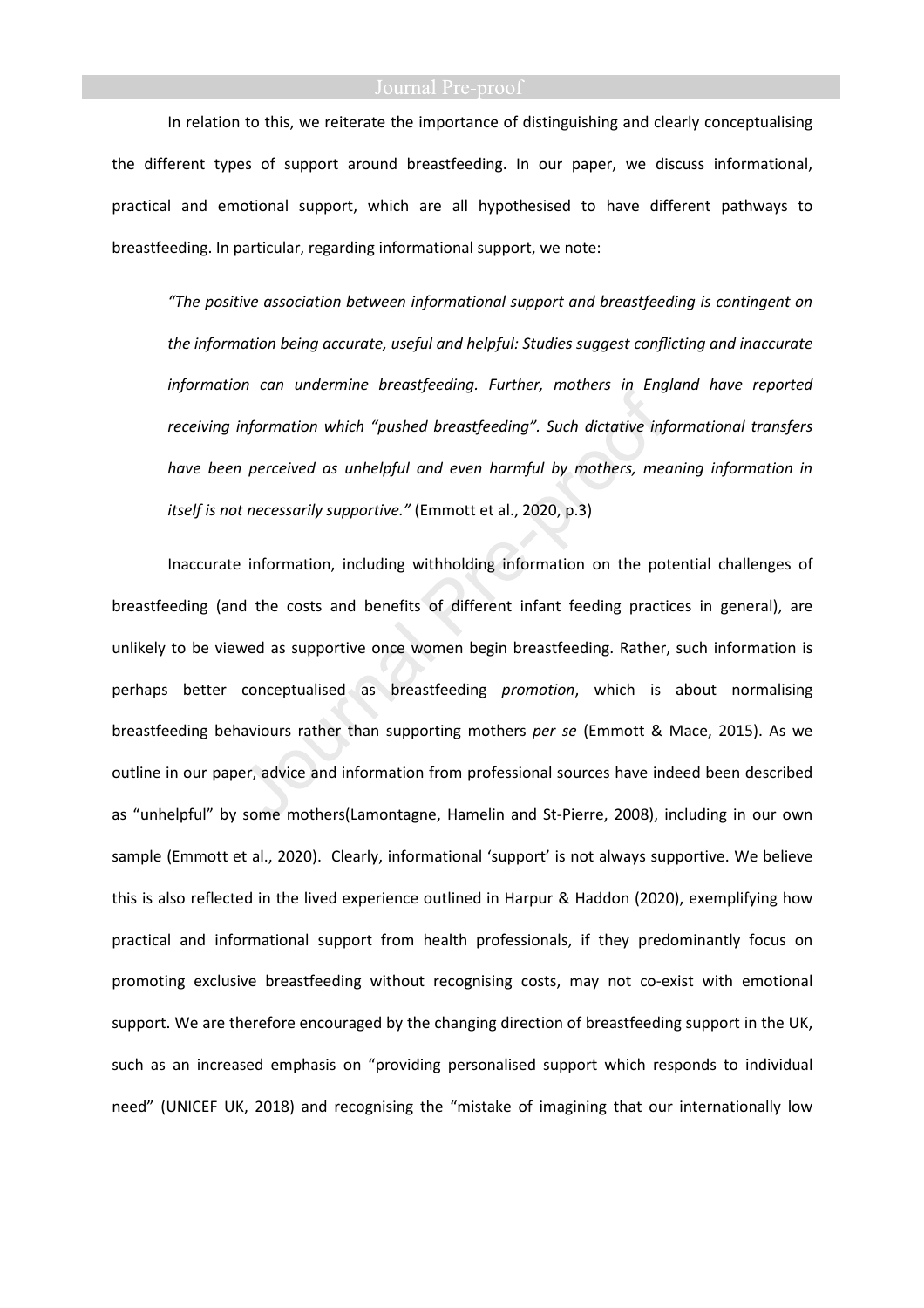breastfeeding rates can be improved simply by educating about the benefits of breastfeeding more vigorously" (Trickey & Ashmore, 2017, p.26).

Finally, Harpur & Haddon (2020) state, "we are concerned about their recommendation to include wider family members in breastfeeding promotion messages." Here they are incorrect in their interpretation of our conclusions. We do not call on breastfeeding promotion targeting family members; rather, we suggest a family-centred approach that recognises that women interact with, and are supported by, a wide range of individuals including fathers and grandmothers – which may influence breastfeeding behaviours. Consequently, we state:

*"the "family" in family-centred approaches are often limited to the nuclear family, namely mothers and their partners. Our results highlight the potential for looking "beyond the nuclear family", in particular by including maternal grandmothers who were the largest providers of practical and emotional support after partners."* (Emmott et al., 2020, p.9)

Further, we conclude with:

*"Our results also indicate the need for the public health literature to take a more nuanced approach to social support, including consideration of the different forms of support and the differential impact they may have."* (Emmott et al., 2020, p.10)

 While we do not clarify what such support may be, it is incorrect to say we have advocated for breastfeeding promotion targeting wider family members. In fact, we mirror Harpur & Haddon (2020)'s reservations that focusing on breastfeeding promotion may not be "helpful" due to the issues outlined above, as well as in our study. Instead, we simply call for a more holistic, familycentred approach to support, recognising that women interact with a wide range of individuals (such as fathers and grandmothers) who may influence their infant feeding behaviour in different ways. For example, family-centred support could include: The provision of accurate information around the costs and benefits of breastfeeding so mothers and families have realistic expectations, and are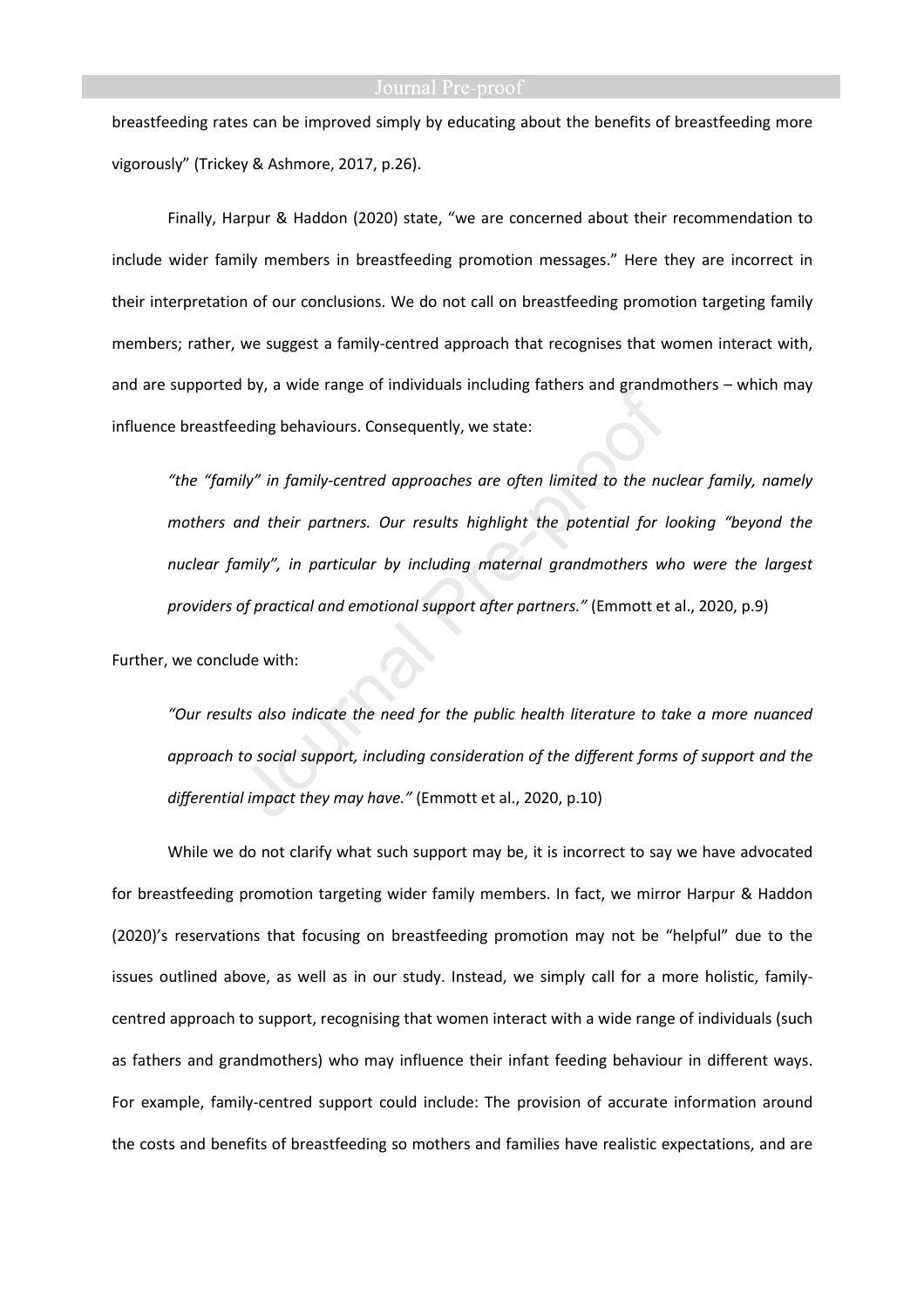prepared to overcome challenges together (informational support); encouraging families to listen to and support mothers when they encounter challenges (emotional support); and encouraging family members to increase their share of day to day tasks, so mothers are less likely to be overwhelmed when they experience challenges (practical support). Of course, as rightly noted by Harpur & Haddon (2020), the evidence base is lacking regarding effective ways for wider family members to support mothers with breastfeeding in the UK (and infant feeding more generally). We therefore join their call for further research around family-centred, personalised support for mothers.

Before we end, we would like to leave a personal note of thanks for Harpur & Haddon (2020) who, as participants, have invested and engaged in our study to a great degree. We appreciate the further elaboration on their lived experience, and we hope to draw on this further as we progress in our research programme. We have found their comment valuable, and we hope this acts as a catalyst for participant engagement for other researchers. We look forward to keeping our survey participants updated in the future, including further discussions and correspondence.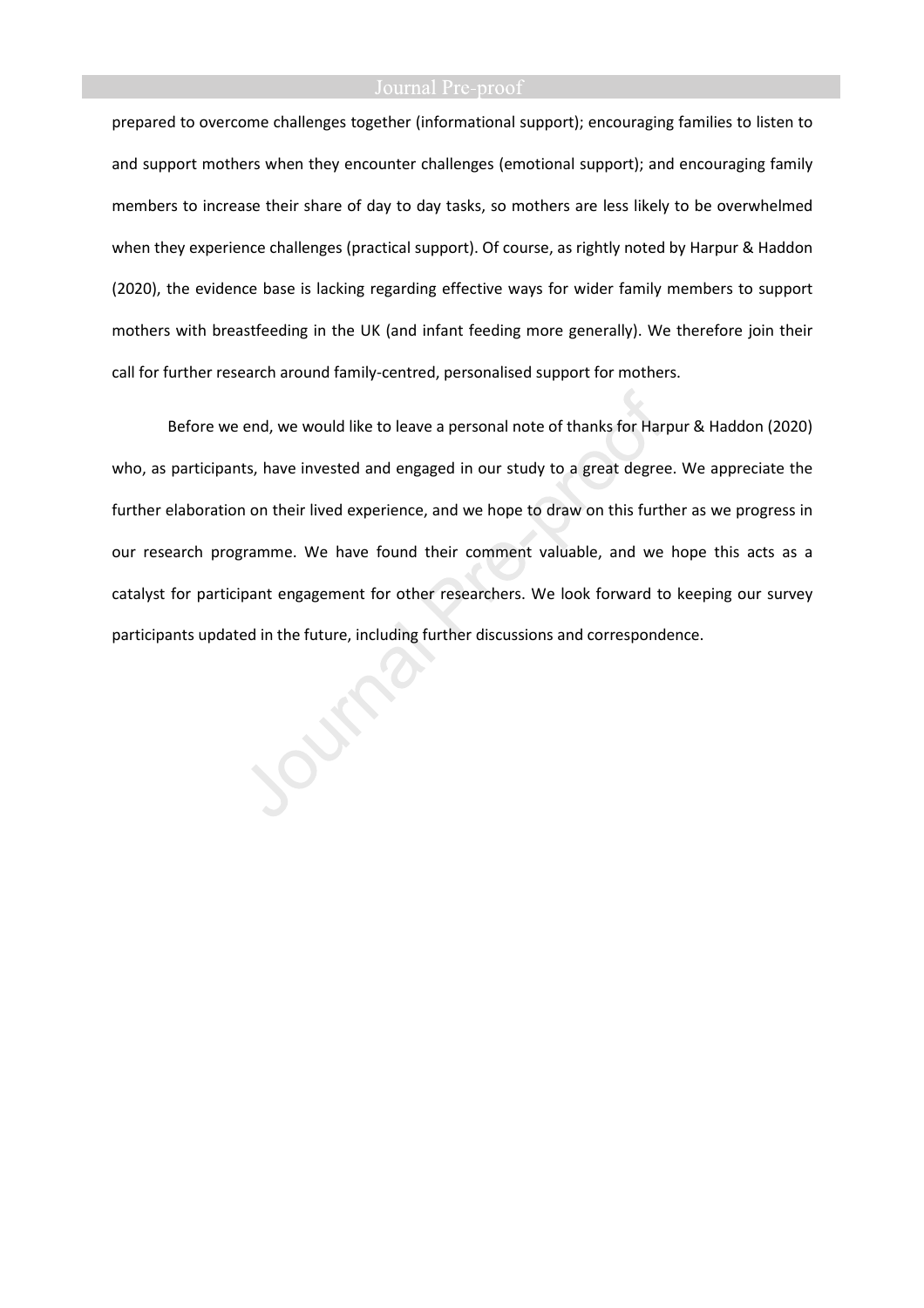### **References**

Beck, C.T., 2002. Postpartum depression: A metasynthesis. Qualitative health research, 12(4), pp.453-472. DOI: 10.1177/104973202129120016

Brown, A. (2016) What do women really want? Lessons for breastfeeding promotion and education. Breastfeed. Med., 11:3:102-110, 10.1089/bfm.2015.0175

Emmott, E.H. & Page, A.E. (2019) Alloparenting. T. Shackelford, V. Weekes-Shackelford (Eds.), Encyclopedia of Evolutionary Psychological science, Springer, Cham 10.1007/978-3-319-16999-

6\_2253-1

Fox, R. et al. (2015) UK women's experiences of breastfeeding and additional breastfeeding support: a qualitative study of Baby Café services. BMC Pregnancy Childbirth. 15:1 10.1186/s12884-015-0581- 5

Harpur, R. A. & Haddon, S. J. (2020) Typologies of postnatal support and breastfeeding at two months in the UK: Research participant commentary. Social Science & Medicine

Lamontagne, C., Hamelin, A. M. and St-Pierre, M. (2008) 'The breastfeeding experience of women with major difficulties who use the services of a breastfeeding clinic: A descriptive study', International Breastfeeding Journal, 3, pp. 1–13. doi: 10.1186/1746-4358-3-17.

Myers, S., Page, A. E., & Emmott, E. H. (2019) The differential role of practical and emotional support in breastfeeding duration and maternal experience – Study Pre-registeration.

https://doi.org/10.17605/OSF.IO/B4YX2

Page, A. E., Emmott, E. H., & Myers, S. (2020). Testing the buffering hypothesis: breastfeeding problems, cessation and social support. https://doi.org/10.17605/OSF.IO/9APYQ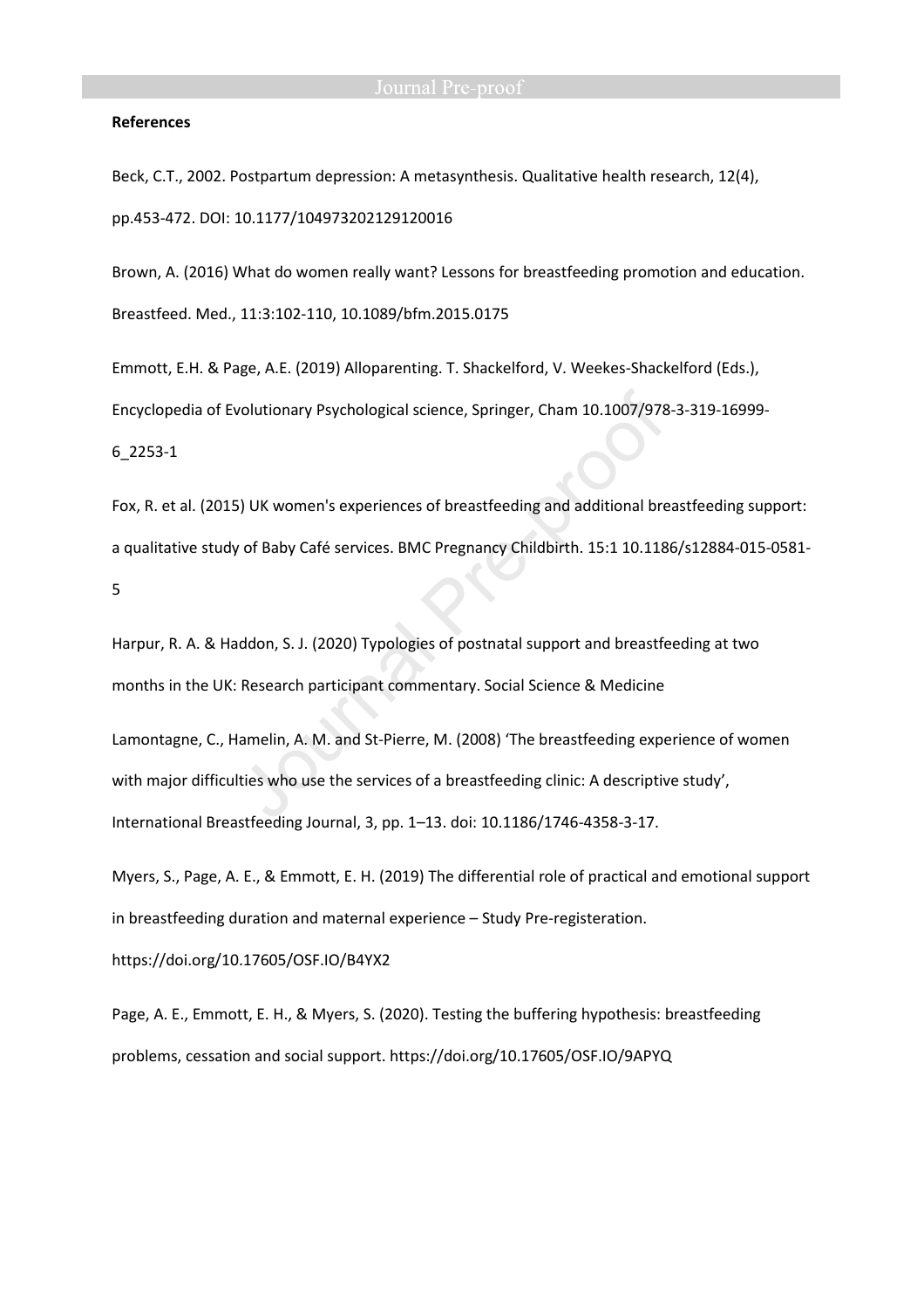Trickey, H. & Ashmore, S. (2017) Infant feeding: changing the conversation. Infant 13:1 Available online (last accessed 12/03/2020):

http://www.infantjournal.co.uk/journal\_article.html?RecordNumber=6927&number=73

UNICEF UK (2014) UNICEF UK Infosheet: Guidelines on providing information for parents about

formula feeding. Available online (last accessed 12/13/2020):

https://www.unicef.org.uk/babyfriendly/wp-content/uploads/sites/2/2018/02/Guidelines-on-

providing-information-for-parents-about-formula-feeding.pdf

UNICEF UK (2018) WHO and UNIVEF call on governments to scale up Baby Friendly implementation.

Available online (last accessed 12/03/2020): https://www.unicef.org.uk/babyfriendly/revised-baby-

friendly-hospital-initiative-standards/

Williamson, I. et al. (2012) 'It should be the most natural thing in the world': exploring first-time mothers' breastfeeding difficulties in the UK using audio-diaries and interviews. Matern. Child Nutr. 8:4:434-447 10.1111/j.1740-8709.2011.00328.x